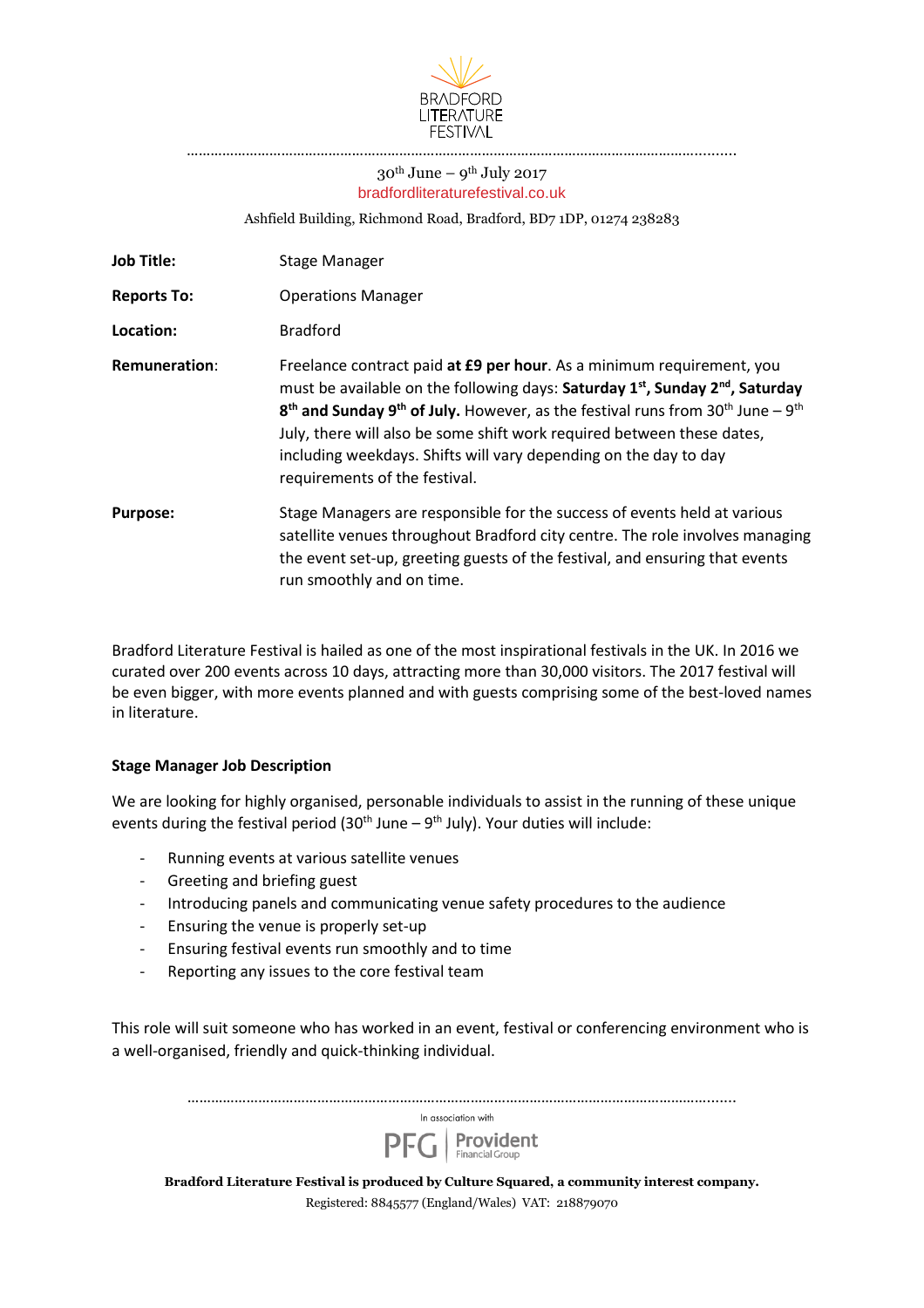

## $30^{\rm th}\,$  June –  $9^{\rm th}\,$  July 2017 bradfordliteraturefestival.co.uk

Ashfield Building, Richmond Road, Bradford, BD7 1DP, 01274 238283

#### **Personal Specifications**

#### *Essential*

- Experience of working on events in a similar environment
- Excellent customer service
- Excellent verbal and experience of public speaking
- Attention to detail
- Calm under pressure

#### *Desirable*

- Experience of working in a small team
- A First Aid Certificate
- A passion for literature

#### *Personal Attributes*

- Demonstrates sensitivity and possesses the ability to manage a range of stakeholders
- Team player
- Ability to work under pressure and deliver to tight deadlines

#### **HOW TO APPLY**

Please send us a 2-page CV along with a covering letter to: [jobs@bradfordliteraturefestival.co.uk](mailto:jobs@bradfordliteraturefestival.co.uk) Within your application, please ensure that you address the following points:

- Why this opportunity interests you (up to 300 words)
- Your relevant experience
- What skills and qualities you can bring to Bradford Literature Festival
- Your educational qualifications
- Your full contact details
- When we can best contact you

## **Please include the job title within the subject bar of your email.**

|                                                                                            | In association with                                |  |  |  |
|--------------------------------------------------------------------------------------------|----------------------------------------------------|--|--|--|
|                                                                                            | $\overline{\mathsf{PFG}}$ <b>Provident</b>         |  |  |  |
| Bradford Literature Festival is produced by Culture Squared, a community interest company. |                                                    |  |  |  |
|                                                                                            | Registered: 8845577 (England/Wales) VAT: 218879070 |  |  |  |